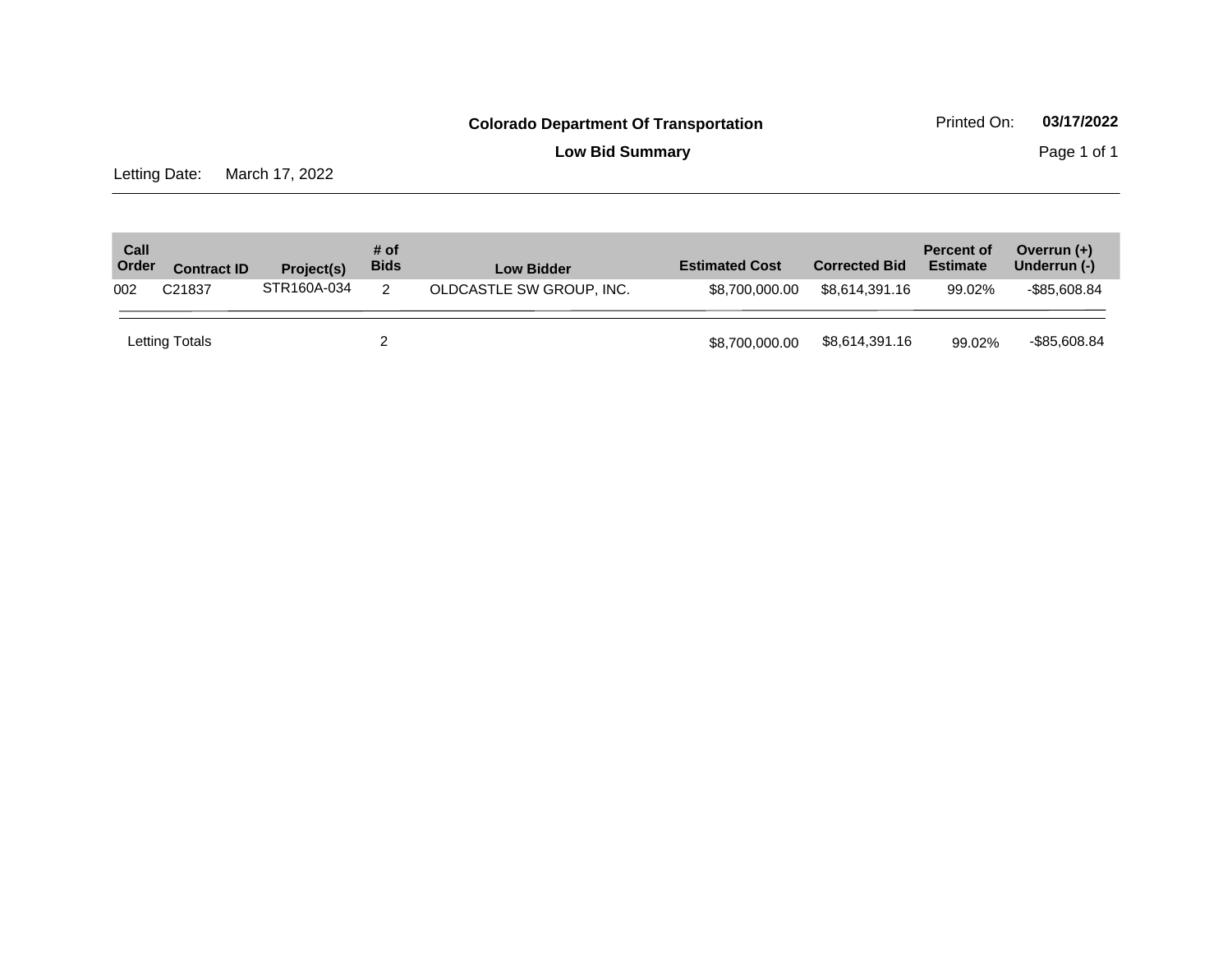|                                                                                                                                                                                                  |              | <b>Colorado Department Of Transportation</b> | Printed On: | 03/17/2022  |  |
|--------------------------------------------------------------------------------------------------------------------------------------------------------------------------------------------------|--------------|----------------------------------------------|-------------|-------------|--|
|                                                                                                                                                                                                  |              | <b>Vendor Ranking</b>                        |             | Page 1 of 1 |  |
| <b>Contract Description:</b>                                                                                                                                                                     | Contract ID: | C21837                                       |             |             |  |
| US160 LA VETA PASS TO JCT CO 12 RESURFACING<br>Work to include 2" asphalt planing and resurfacing from shoulder to shoulder including paved<br>vehicle pullout areas, and guardrail replacement. |              |                                              |             |             |  |

| Rank | <b>Vendor ID</b> | <b>Vendor Name</b>         | <b>Total Bid</b> | <b>Percent Of</b><br><b>Low Bid</b> | <b>Percent Of</b><br><b>Estimate</b> |
|------|------------------|----------------------------|------------------|-------------------------------------|--------------------------------------|
|      | 672A             | OLDCASTLE SW GROUP, INC.   | \$8,614,391.16   | 100.00%                             | 99.02%                               |
| 0    | -EST-            | <b>Engineer's Estimate</b> | \$8,700,000.00   | 100.99%                             | 100.00%                              |
| າ    | 005A             | A and S CONSTRUCTION CO.   | \$9,069,209.12   | 105.28%                             | 104.24%                              |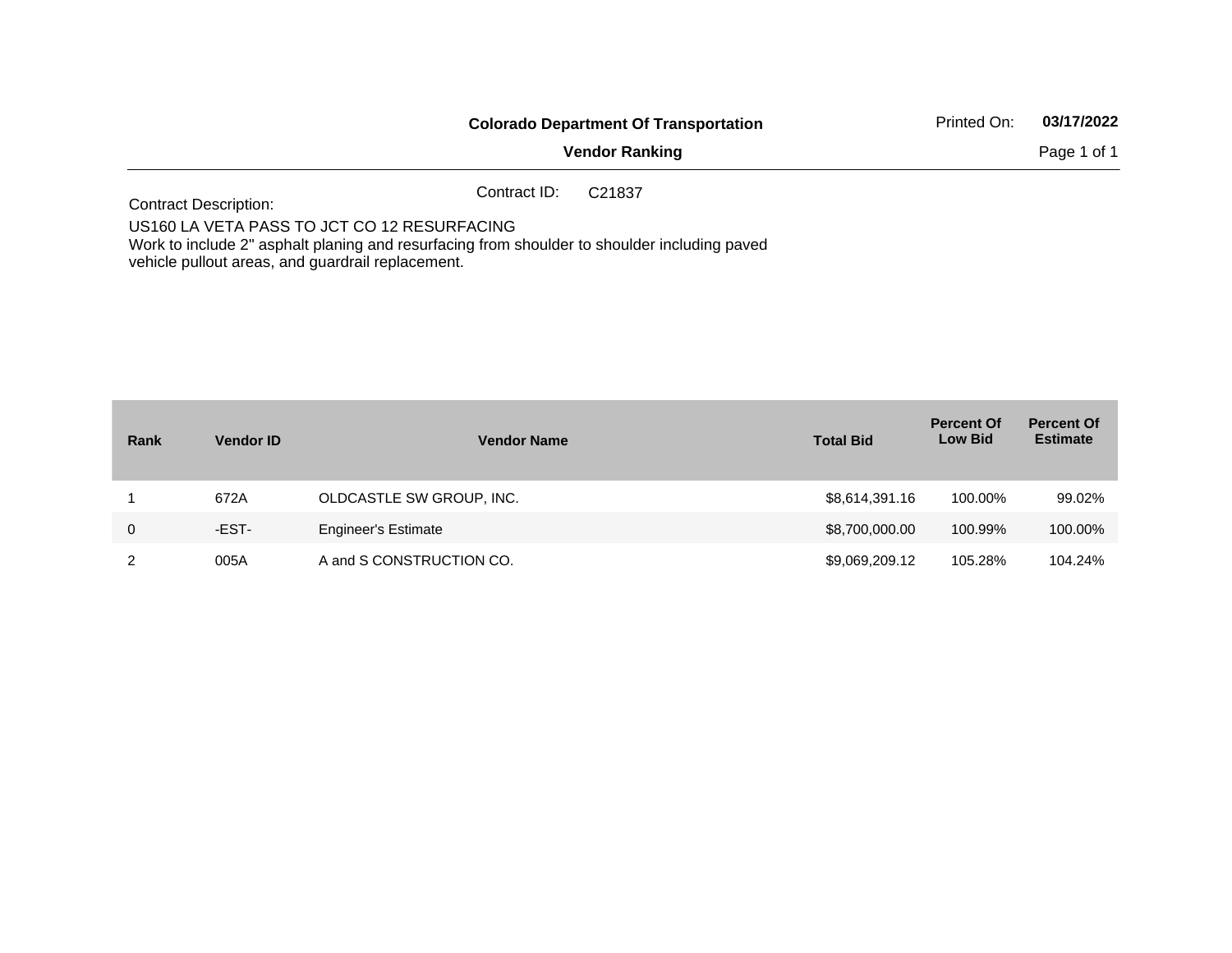|                     | Tabulation of Bids               |                                                |  |
|---------------------|----------------------------------|------------------------------------------------|--|
| Contract ID: C21837 |                                  |                                                |  |
|                     | (0) -EST-<br>Engineer's Estimate | (1) 672A<br><b>OLDCASTLE SW GROUP,</b><br>INC. |  |

**Quantity Unit Price Unit Price Ext** Item Code Description Quantity Unit Price Amount Unit Price Amount Unit Price **Ext Unit Price Amount Ext Amount (2) 005A A and S CONSTRUCTION CO. Description SECTION:** 0001 BID ITEMS **LCC:** 202-00240 Removal of Asphalt Mat (Planing) 411,619.000 SY 2.00000 823,238.00 2.66000 1,094,906. 54 3.00000 1,234,857. 00 202-01130 Removal of Guardrail Type 3 15,626.000 LF 5.00000 78,130.00 5.58000 87,193.08 6.00000 93,756.00 202-01300 Removal of End Anchorage 26.000 EACH 300.00000 7,800.00 240.87000 6,262.62 300.00000 7,800.00 202-05030 Sawing Asphalt Material (10 Inch) 2,000.000 LF 6.00000 12,000.00 1.66000 3,320.00 3.00000 6,000.00 203-00050 Unsuitable Material 323.000 CY 40.00000 12,920.00 49.25000 15,907.75 44.00000 14,212.00 208-00002 Erosion Log Type 1 (12 Inch) 1,000.000 LF 5.00000 5,000.00 5.31000 5,310.00 7.00000 7,000.00 208-00106 Sweeping (Sediment Removal) 40.000 HOUR 160.00000 6,400.00 165.74000 6,629.60 230.00000 9,200.00 208-00107 Removal of Trash 20.000 HOUR 50.00000 1,000.00 165.74000 3,314.80 90.00000 1,800.00 208-00207 Erosion Control Management 25.000 DAY 200.00000 5,000.00 718.20000 17,955.00 340.00000 8,500.00 304-08002 Aggregate Base Course (Shoulder Material) 955.000 CY 60.00000 57,300.00 58.07000 55,456.85 80.00000 76,400.00 304-09102 Aggregate Base Course (Recycled Asphalt Pavement) 323.000 CY 60.00000 19,380.00 66.24000 21,395.52 19.00000 6,137.00 403-00720 Hot Mix Asphalt (Patching) (Asphalt) 583.830 TON 170.00000 99,251.10 153.89000 89,845.60 210.00000 122,604.30 403-34721 Hot Mix Asphalt (Grading SX) (75) (PG 58- 28) 50,772.780 TON 105.00000 5,331,141. 90 97.52000 4,951,361. 51 99.00000 5,026,505. 22 411-10255 Emulsified Asphalt (Slow-Setting) 20,688.000 GAL 3.00000 62,064.00 3.00000 62,064.00 3.00000 62,064.00 606-00302 Guardrail Type 3 (31 Inch Midwest Guardrail System) 14,475.000 LF 30.00000 434,250.00 38.51000 557,432.25 46.00000 665,850.00

Page 1 of 4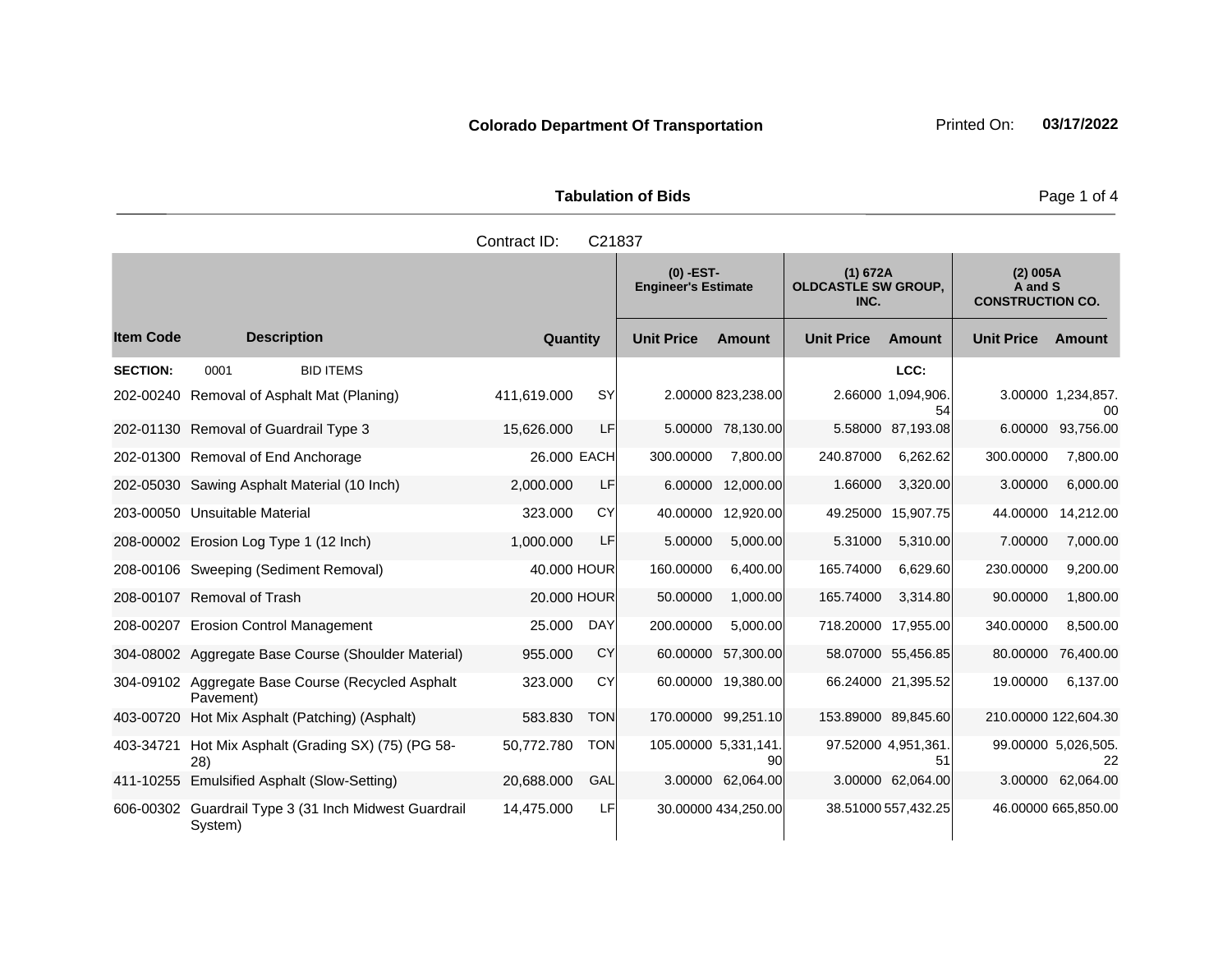|                     | <b>Tabulation of Bids</b> |
|---------------------|---------------------------|
| Contract ID: C21837 |                           |

|                                                                     |             |            |                                                                                                                 |           | INC.                                                                       |                                                                                                                                                                                                                                                                           | (2) 005A<br>A and S<br><b>CONSTRUCTION CO.</b>                                                                                             |                                                                                                                                                                                                             |
|---------------------------------------------------------------------|-------------|------------|-----------------------------------------------------------------------------------------------------------------|-----------|----------------------------------------------------------------------------|---------------------------------------------------------------------------------------------------------------------------------------------------------------------------------------------------------------------------------------------------------------------------|--------------------------------------------------------------------------------------------------------------------------------------------|-------------------------------------------------------------------------------------------------------------------------------------------------------------------------------------------------------------|
| <b>Description</b>                                                  |             |            | <b>Unit Price</b>                                                                                               |           | <b>Unit Price</b>                                                          | Amount                                                                                                                                                                                                                                                                    | <b>Unit Price</b>                                                                                                                          | Amount                                                                                                                                                                                                      |
| 0001<br><b>BID ITEMS</b>                                            |             |            |                                                                                                                 |           |                                                                            | LCC:                                                                                                                                                                                                                                                                      |                                                                                                                                            |                                                                                                                                                                                                             |
| Transition Type 3J                                                  |             |            | 3,000.00000                                                                                                     | 3,000.00  | 2,605.42000                                                                | 2,605.42                                                                                                                                                                                                                                                                  | 2,600.00000                                                                                                                                | 2,600.00                                                                                                                                                                                                    |
| 606-01390 End Anchorage Type 3K                                     |             |            | 2,000.00000                                                                                                     | 2,000.00  | 1,993.29000                                                                | 1.993.29                                                                                                                                                                                                                                                                  | 2,000.00000                                                                                                                                | 2.000.00                                                                                                                                                                                                    |
| 606-02003 End Anchorage (Nonflared)                                 |             |            |                                                                                                                 |           |                                                                            |                                                                                                                                                                                                                                                                           | 6,000.00000 138,000.00                                                                                                                     |                                                                                                                                                                                                             |
| 614-80385 Rumble Strip                                              | 201,136.000 | LFI        |                                                                                                                 |           |                                                                            |                                                                                                                                                                                                                                                                           |                                                                                                                                            | 0.10000 20,113.60                                                                                                                                                                                           |
| 620-00002 Field Office (Class 2)                                    |             |            |                                                                                                                 |           |                                                                            |                                                                                                                                                                                                                                                                           | 34,000.00000 34,000.00                                                                                                                     |                                                                                                                                                                                                             |
| 620-00012 Field Laboratory (Class 2)                                |             |            |                                                                                                                 | 55,000.00 |                                                                            |                                                                                                                                                                                                                                                                           | 32,000.00000 32,000.00                                                                                                                     |                                                                                                                                                                                                             |
| 620-00020 Sanitary Facility                                         |             |            | 2,500.00000                                                                                                     | 2,500.00  |                                                                            | 8,839.41                                                                                                                                                                                                                                                                  | 5,400.00000                                                                                                                                | 5,400.00                                                                                                                                                                                                    |
| 625-00000 Construction Surveying                                    | 1.000       | L SI       |                                                                                                                 |           |                                                                            |                                                                                                                                                                                                                                                                           | 22,000.00000 22,000.00                                                                                                                     |                                                                                                                                                                                                             |
| 626-00000 Mobilization                                              | 1.000       | L S        |                                                                                                                 |           |                                                                            |                                                                                                                                                                                                                                                                           | 640,000.00000 640,000.00                                                                                                                   |                                                                                                                                                                                                             |
| 627-00008 Modified Epoxy Pavement Marking                           | 1.343.000   | GAL        |                                                                                                                 |           |                                                                            |                                                                                                                                                                                                                                                                           |                                                                                                                                            | 120.00000 161,160.00                                                                                                                                                                                        |
| 627-00013 Pavement Marking Paint (High Build)                       | 2,500.000   | GAL        |                                                                                                                 |           |                                                                            |                                                                                                                                                                                                                                                                           |                                                                                                                                            | 60.00000 150,000.00                                                                                                                                                                                         |
| 627-30405 Preformed Thermoplastic Pavement<br>Marking (Word-Symbol) | 451.000     | <b>SF</b>  |                                                                                                                 |           |                                                                            |                                                                                                                                                                                                                                                                           |                                                                                                                                            | 25.00000 11,275.00                                                                                                                                                                                          |
| 630-00000 Flagging                                                  |             |            |                                                                                                                 |           |                                                                            |                                                                                                                                                                                                                                                                           |                                                                                                                                            | 31.00000 139,500.00                                                                                                                                                                                         |
| 630-00007 Traffic Control Inspection                                | 70.000      | <b>DAY</b> |                                                                                                                 |           |                                                                            |                                                                                                                                                                                                                                                                           | 290.00000 20,300.00                                                                                                                        |                                                                                                                                                                                                             |
| 630-00012 Traffic Control Management                                | 100.000     | <b>DAY</b> |                                                                                                                 |           |                                                                            |                                                                                                                                                                                                                                                                           | 1,000.00000 100,000.00                                                                                                                     |                                                                                                                                                                                                             |
|                                                                     |             |            | Quantity<br>1.000 EACH<br>1.000 EACH<br>23,000 EACH<br>1.000 EACH<br>1.000 EACH<br>1.000 EACH<br>4,500.000 HOUR |           | $(0)$ -EST-<br><b>Engineer's Estimate</b><br><b>Amount</b><br>55,000.00000 | 4,500.00000 103,500.00<br>0.50000 100,568.00<br>50,000.00000 50,000.00<br>15,000.00000 15,000.00<br>654,967.00000 654,967.00<br>100.00000 134,300.00<br>60.00000 150,000.00<br>30.00000 13,530.00<br>30.00000 135,000.00<br>300.00000 21,000.00<br>1,000.00000 100,000.00 | (1) 672A<br><b>OLDCASTLE SW GROUP,</b><br>8,839.41000<br>23,203.45000 23,203.45<br>116.02000 155,814.86<br>22.10000<br>994.43000 99,443.00 | 3,555.65000 81,779.95<br>0.10000 20,113.60<br>24,308.38000 24,308.38<br>35,026.16000 35,026.16<br>643,989.66000 643,989.66<br>55.25000 138,125.00<br>9.967.10<br>33.15000 149,175.00<br>165.74000 11,601.80 |

Page 2 of 4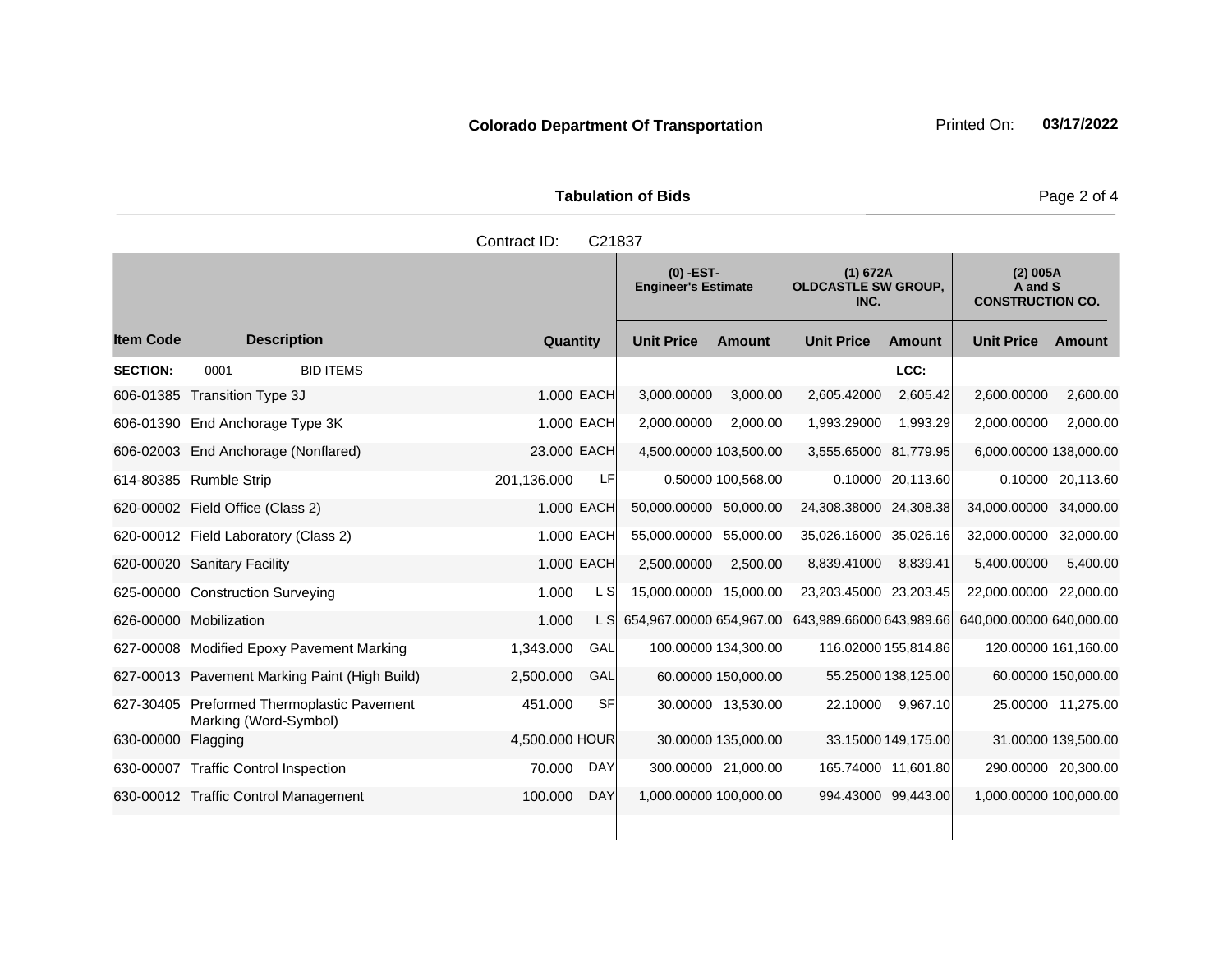|                     | <b>Tabulation of Bids</b>        |                                                |  |
|---------------------|----------------------------------|------------------------------------------------|--|
| Contract ID: C21837 |                                  |                                                |  |
|                     | (0) -EST-<br>Engineer's Estimate | (1) 672A<br><b>OLDCASTLE SW GROUP,</b><br>INC. |  |

|                        |                                              |                                                  |              |            | $(0)$ -EST-<br><b>Engineer's Estimate</b> |                |                        | (1) 672A<br><b>OLDCASTLE SW GROUP,</b> | (2) 005A<br>A and S<br><b>CONSTRUCTION CO.</b> |                |
|------------------------|----------------------------------------------|--------------------------------------------------|--------------|------------|-------------------------------------------|----------------|------------------------|----------------------------------------|------------------------------------------------|----------------|
| <b>Item Code</b>       | <b>Description</b>                           |                                                  | Quantity     |            | <b>Unit Price</b>                         | Amount         | <b>Unit Price</b>      | Amount                                 | <b>Unit Price</b>                              | Amount         |
| <b>SECTION:</b>        | 0001                                         | <b>BID ITEMS</b>                                 |              |            |                                           |                |                        | LCC:                                   |                                                |                |
| 630-80001              | Flashing Beacon (Portable)                   |                                                  | 13.000 EACH  |            | 1,000.00000 13,000.00                     |                | 1,104.93000            | 14,364.09                              | 1,200.00000                                    | 15,600.00      |
|                        | 630-80335 Barricade (Type 3 M-A) (Temporary) |                                                  |              | 4.000 EACH | 200.00000                                 | 800.00         | 276.23000              | 1,104.92                               | 250.00000                                      | 1,000.00       |
| 630-80341              |                                              | Construction Traffic Sign (Panel Size A)         | 89.000 EACH  |            | 40.00000                                  | 3,560.00       | 55.25000               | 4,917.25                               | 50.00000                                       | 4,450.00       |
|                        | 630-80348 Construction Information Sign      |                                                  |              | 6.000 EACH | 300.00000                                 | 1,800.00       | 66.30000               | 397.80                                 | 400.00000                                      | 2,400.00       |
|                        | 630-80355 Portable Message Sign Panel        |                                                  |              | 3.000 EACH | 4,000.00000                               | 12,000.00      | 6,298.08000            | 18,894.24                              | 13,000.00000                                   | 39,000.00      |
|                        | Arrow Panel (C Type)                         | 630-80358 Advance Warning Flashing or Sequencing |              | 5.000 EACH | 2,000.00000                               | 10,000.00      | 1,381.16000            | 6,905.80                               | 2,000.00000                                    | 10,000.00      |
|                        | 630-80360 Drum Channelizing Device           |                                                  | 100.000 EACH |            | 30.00000                                  | 3,000.00       | 55.25000               | 5,525.00                               | 45.00000                                       | 4,500.00       |
| 630-80364              | (Steady Burn)                                | Drum Channelizing Device (With Light)            | 100.000 EACH |            | 45.00000                                  | 4,500.00       | 71.82000               | 7,182.00                               | 50.00000                                       | 5,000.00       |
| 630-80370              | Barrier (Temporary)                          |                                                  | 1,275.000    | LF         | 40.00000                                  | 51,000.00      |                        | 39.78000 50,719.50                     | 55.00000                                       | 70,125.00      |
|                        | 630-80380 Traffic Cone                       |                                                  | 220.000 EACH |            | 5.00000                                   | 1,100.00       | 13.26000               | 2,917.20                               | 5.00000                                        | 1,100.00       |
|                        | 630-80511 Mobile Pavement Marking Zone       |                                                  | 1.000        | L S        | 20,000.00000                              | 20,000.00      | 11,049.26000 11,049.26 |                                        | 11,000.00000                                   | 11,000.00      |
|                        | 630-85010 Impact Attenuator (Temporary)      |                                                  |              | 4.000 EACH | 6,000.00000 24,000.00                     |                | 4,419.70000 17,678.80  |                                        | 3,000.00000                                    | 12,000.00      |
|                        | 630-85020 Mobile Attenuator                  |                                                  |              | 2.000 EACH | 30,000.00000 60,000.00                    |                | 44,197.05000 88,394.10 |                                        | 36,000.00000 72,000.00                         |                |
| <b>Section Totals:</b> |                                              |                                                  |              |            |                                           | \$8,700,000.00 |                        | \$8,614,391.16                         |                                                | \$9,069,209.12 |
|                        | <b>Contract Grand Totals</b>                 |                                                  |              |            |                                           | \$8,700,000.00 |                        | \$8,614,391.16                         |                                                | \$9,069,209.12 |

Page 3 of 4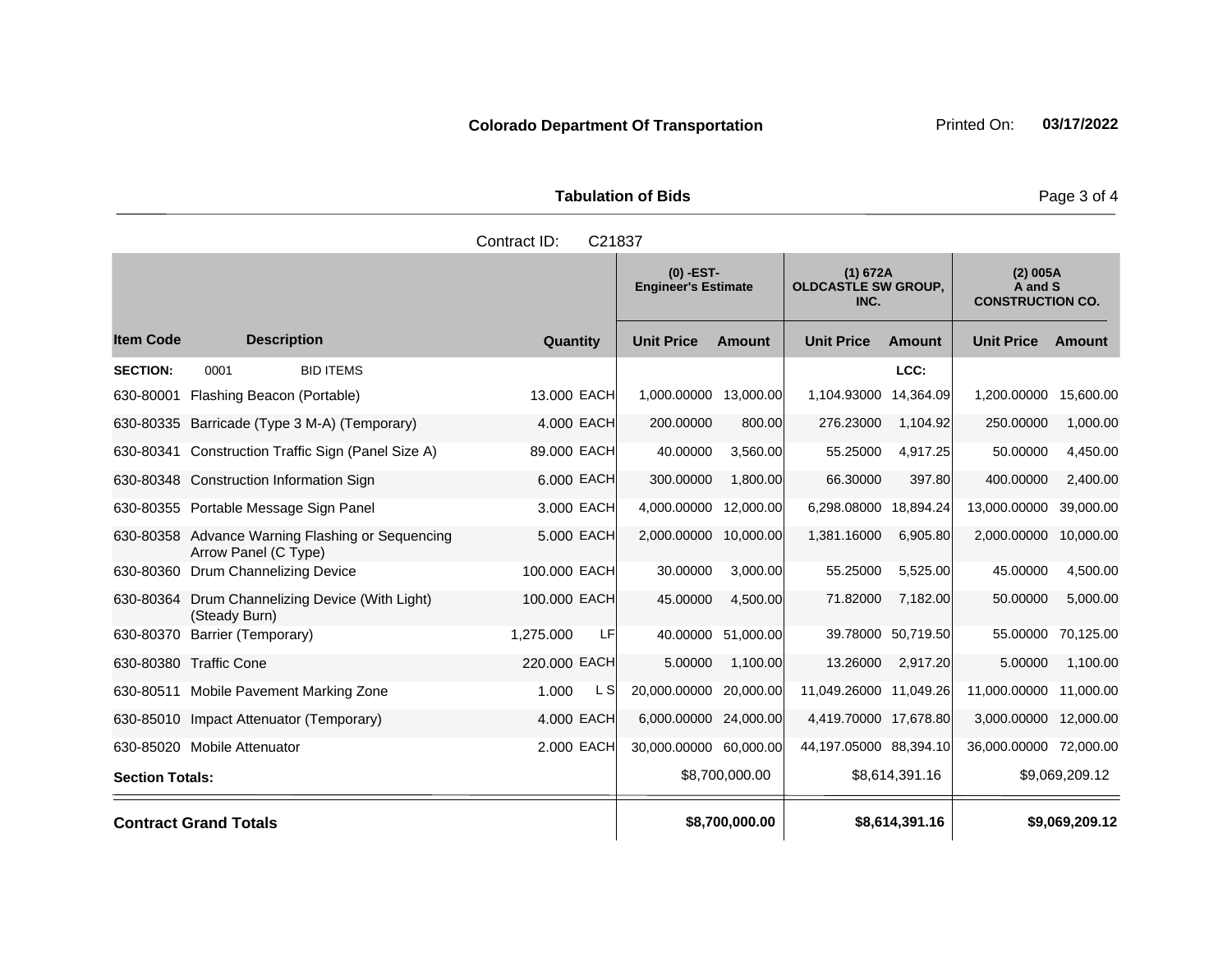| <b>Colorado Department Of Transportation</b> | Printed On: | 03/17/2022  |
|----------------------------------------------|-------------|-------------|
| <b>Tabulation of Bids</b>                    |             | Page 4 of 4 |
| Contract ID: C21837                          |             |             |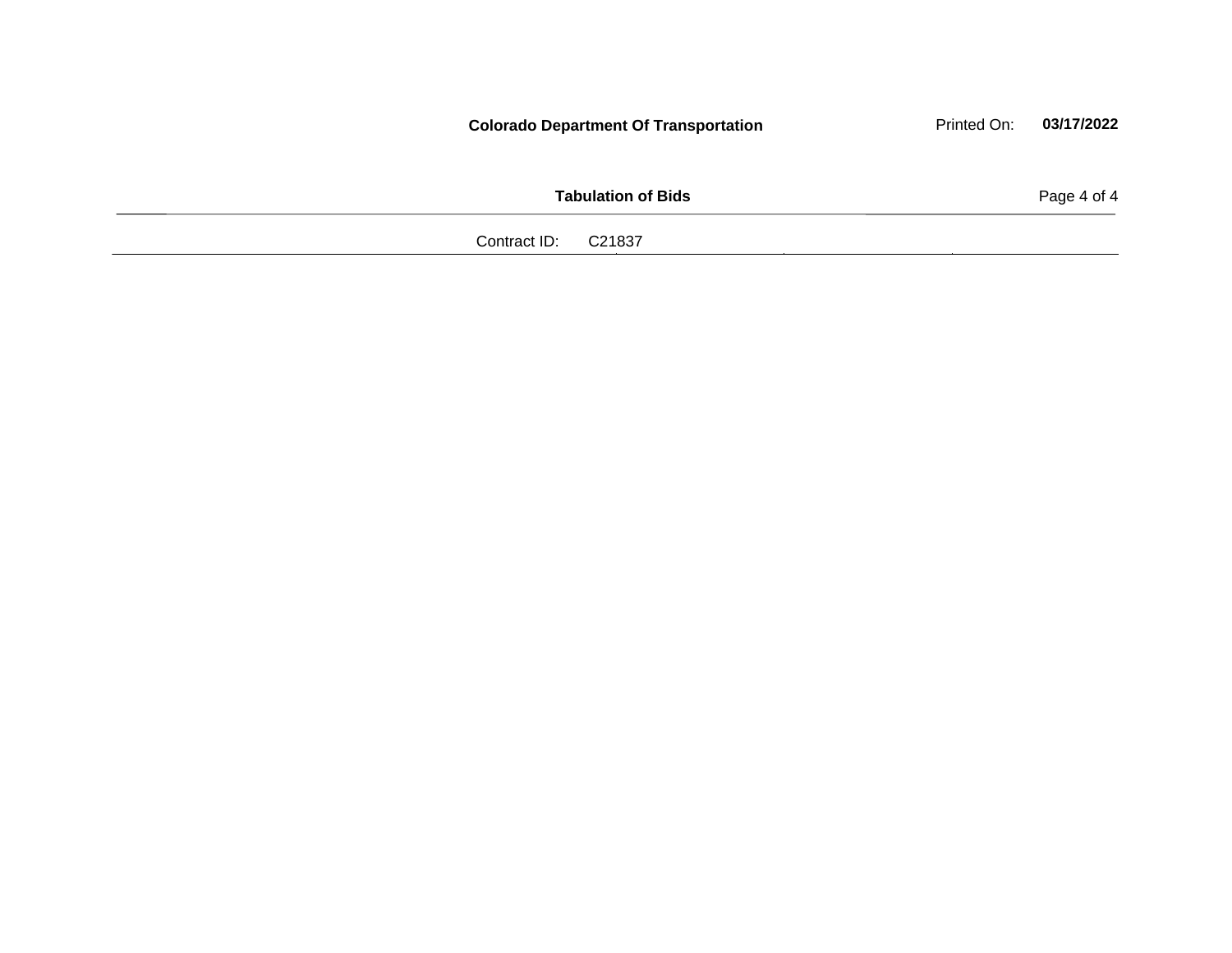Contract ID: C21837

**Low Bid Item Analysis Page 1 of 4** 

| Line            | Item/<br>Description                           | Quantity                                             | Estimated<br>Price | Bid Price/<br><b>Units</b> | Estimated<br>Amount | <b>Bid Amount</b> | <b>Bid Est</b><br>% | Overrun $(+)$<br>Underrun (-) |
|-----------------|------------------------------------------------|------------------------------------------------------|--------------------|----------------------------|---------------------|-------------------|---------------------|-------------------------------|
| <b>SECTION:</b> | 0001                                           | <b>BID ITEMS</b>                                     |                    |                            |                     |                   |                     |                               |
| 0005            | 202-00240                                      | 411,619.00<br>Removal of Asphalt Mat (Planing)       | 2.00000            | 2.66000<br><b>SY</b>       | 823,238.00          | 1,094,906.54      | 133.00%             | 271,668.54                    |
| 0010            | 202-01130<br>Removal of Guardrail Type 3       | 15,626.000                                           | 5.00000            | 5.58000<br>LF              | 78,130.00           | 87,193.08         | 111.60%             | 9,063.08                      |
| 0015            | 202-01300<br>Removal of End Anchorage          | 26,000                                               | 300.00000          | 240.87000<br><b>EACH</b>   | 7.800.00            | 6,262.62          | 80.29%              | $-1,537.38$                   |
| 0020            | 202-05030                                      | 2,000.000<br>Sawing Asphalt Material (10 Inch)       | 6.00000            | 1.66000<br>LF              | 12,000.00           | 3,320.00          | 27.67%              | $-8,680.00$                   |
| 0025            | 203-00050<br>Unsuitable Material               | 323.000                                              | 40.00000           | 49.25000<br><b>CY</b>      | 12,920.00           | 15,907.75         | 123.13%             | 2,987.75                      |
| 0030            | 208-00002<br>Erosion Log Type 1 (12 Inch)      | 1,000.000                                            | 5.00000            | 5.31000<br>LF              | 5,000.00            | 5,310.00          | 106.20%             | 310.00                        |
| 0035            | 208-00106<br>Sweeping (Sediment Removal)       | 40.000                                               | 160.00000          | 165.74000<br><b>HOUR</b>   | 6,400.00            | 6,629.60          | 103.59%             | 229.60                        |
| 0040            | 208-00107<br><b>Removal of Trash</b>           | 20.000                                               | 50.00000           | 165.74000<br><b>HOUR</b>   | 1,000.00            | 3,314.80          | 331.48%             | 2,314.80                      |
| 0045            | 208-00207<br><b>Erosion Control Management</b> | 25.000                                               | 200.00000          | 718.20000<br><b>DAY</b>    | 5,000.00            | 17,955.00         | 359.10%             | 12,955.00                     |
| 0050            | 304-08002                                      | 955.000<br>Aggregate Base Course (Shoulder Material) | 60.00000           | 58.07000<br><b>CY</b>      | 57,300.00           | 55,456.85         | 96.78%              | $-1,843.15$                   |
| 0055            | 304-09102<br>Pavement)                         | 323.000<br>Aggregate Base Course (Recycled Asphalt   | 60.00000           | 66.24000<br><b>CY</b>      | 19,380.00           | 21,395.52         | 110.40%             | 2,015.52                      |
| 0060            | 403-00720                                      | 583.830<br>Hot Mix Asphalt (Patching) (Asphalt)      | 170.00000          | 153.89000<br><b>TON</b>    | 99,251.10           | 89,845.60         | 90.52%              | $-9,405.50$                   |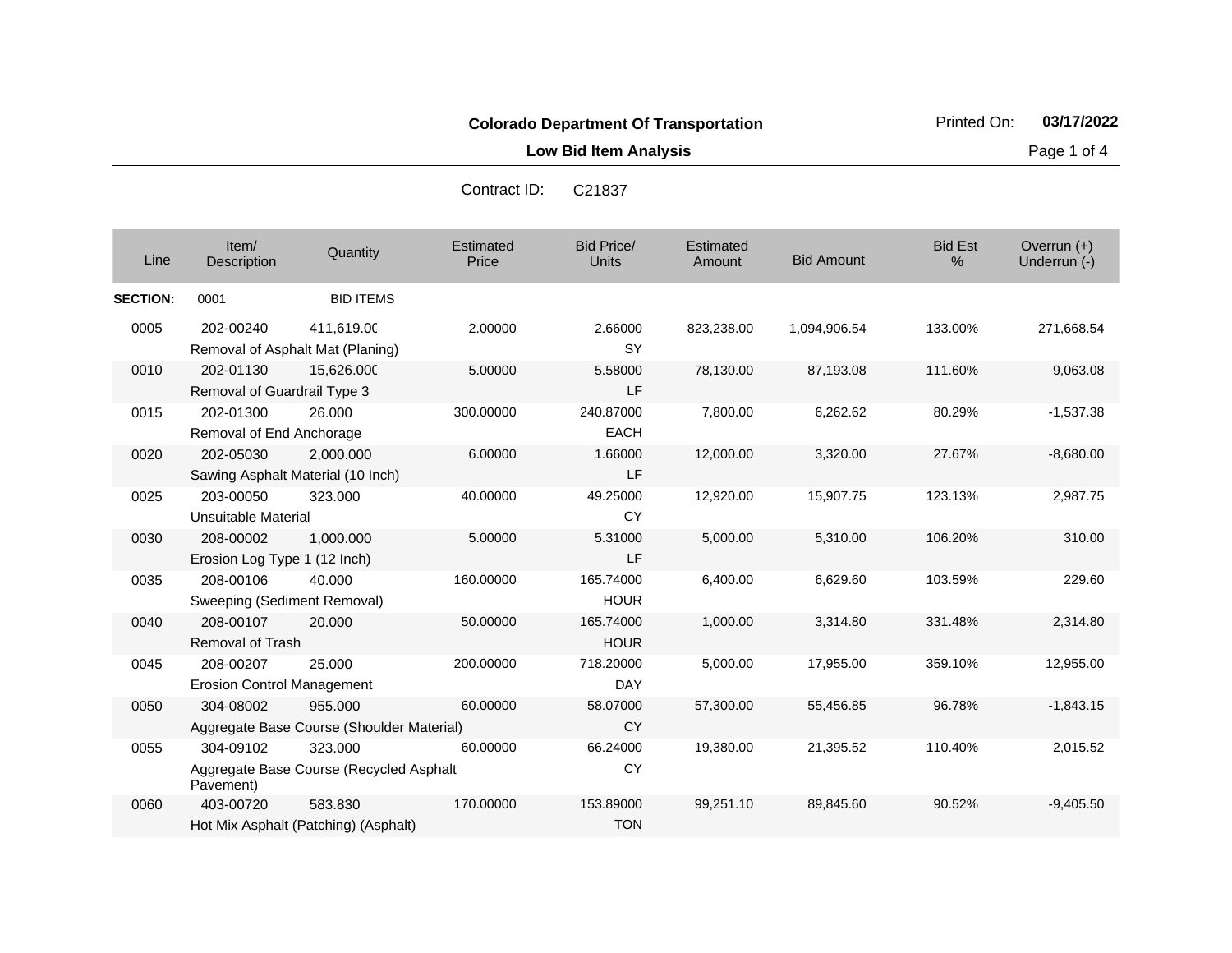Contract ID: C21837

| Line            | Item/<br>Description                                  | Quantity                                                   | <b>Estimated</b><br>Price | <b>Bid Price/</b><br><b>Units</b> | <b>Estimated</b><br>Amount | <b>Bid Amount</b> | <b>Bid Est</b><br>% | Overrun $(+)$<br>Underrun (-) |
|-----------------|-------------------------------------------------------|------------------------------------------------------------|---------------------------|-----------------------------------|----------------------------|-------------------|---------------------|-------------------------------|
| <b>SECTION:</b> | 0001                                                  | <b>BID ITEMS</b>                                           |                           |                                   |                            |                   |                     |                               |
| 0065            | 403-34721                                             | 50,772.780<br>Hot Mix Asphalt (Grading SX) (75) (PG 58-28) | 105.00000                 | 97.52000<br><b>TON</b>            | 5,331,141.90               | 4,951,361.51      | 92.88%              | -379,780.39                   |
| 0070            | 411-10255<br><b>Emulsified Asphalt (Slow-Setting)</b> | 20,688.000                                                 | 3.00000                   | 3.00000<br>GAL                    | 62,064.00                  | 62,064.00         | 100.00%             | 0.00                          |
| 0075            | 606-00302<br>System)                                  | 14.475.000<br>Guardrail Type 3 (31 Inch Midwest Guardrail  | 30.00000                  | 38.51000<br>LF                    | 434,250.00                 | 557,432.25        | 128.37%             | 123,182.25                    |
| 0080            | 606-01385<br>Transition Type 3J                       | 1.000                                                      | 3,000.00000               | 2,605.42000<br><b>EACH</b>        | 3,000.00                   | 2,605.42          | 86.85%              | $-394.58$                     |
| 0085            | 606-01390<br>End Anchorage Type 3K                    | 1.000                                                      | 2,000.00000               | 1,993.29000<br><b>EACH</b>        | 2,000.00                   | 1,993.29          | 99.66%              | $-6.71$                       |
| 0090            | 606-02003<br>End Anchorage (Nonflared)                | 23.000                                                     | 4,500.00000               | 3,555.65000<br><b>EACH</b>        | 103,500.00                 | 81,779.95         | 79.01%              | $-21,720.05$                  |
| 0095            | 614-80385<br><b>Rumble Strip</b>                      | 201,136.00                                                 | 0.50000                   | 0.10000<br>LF                     | 100,568.00                 | 20,113.60         | 20.00%              | $-80,454.40$                  |
| 0100            | 620-00002<br>Field Office (Class 2)                   | 1.000                                                      | 50,000.00000              | 24,308.38000<br><b>EACH</b>       | 50,000.00                  | 24,308.38         | 48.62%              | $-25,691.62$                  |
| 0105            | 620-00012<br>Field Laboratory (Class 2)               | 1.000                                                      | 55,000.00000              | 35,026.16000<br><b>EACH</b>       | 55,000.00                  | 35,026.16         | 63.68%              | $-19.973.84$                  |
| 0110            | 620-00020<br><b>Sanitary Facility</b>                 | 1.000                                                      | 2,500.00000               | 8,839.41000<br><b>EACH</b>        | 2,500.00                   | 8,839.41          | 353.58%             | 6,339.41                      |
| 0115            | 625-00000<br><b>Construction Surveying</b>            | 1.000                                                      | 15,000.00000              | 23,203.45000<br>L S               | 15,000.00                  | 23,203.45         | 154.69%             | 8,203.45                      |
| 0120            | 626-00000<br>Mobilization                             | 1.000                                                      | 654,967.00000             | 643,989.66000<br>L S              | 654,967.00                 | 643,989.66        | 98.32%              | $-10,977.34$                  |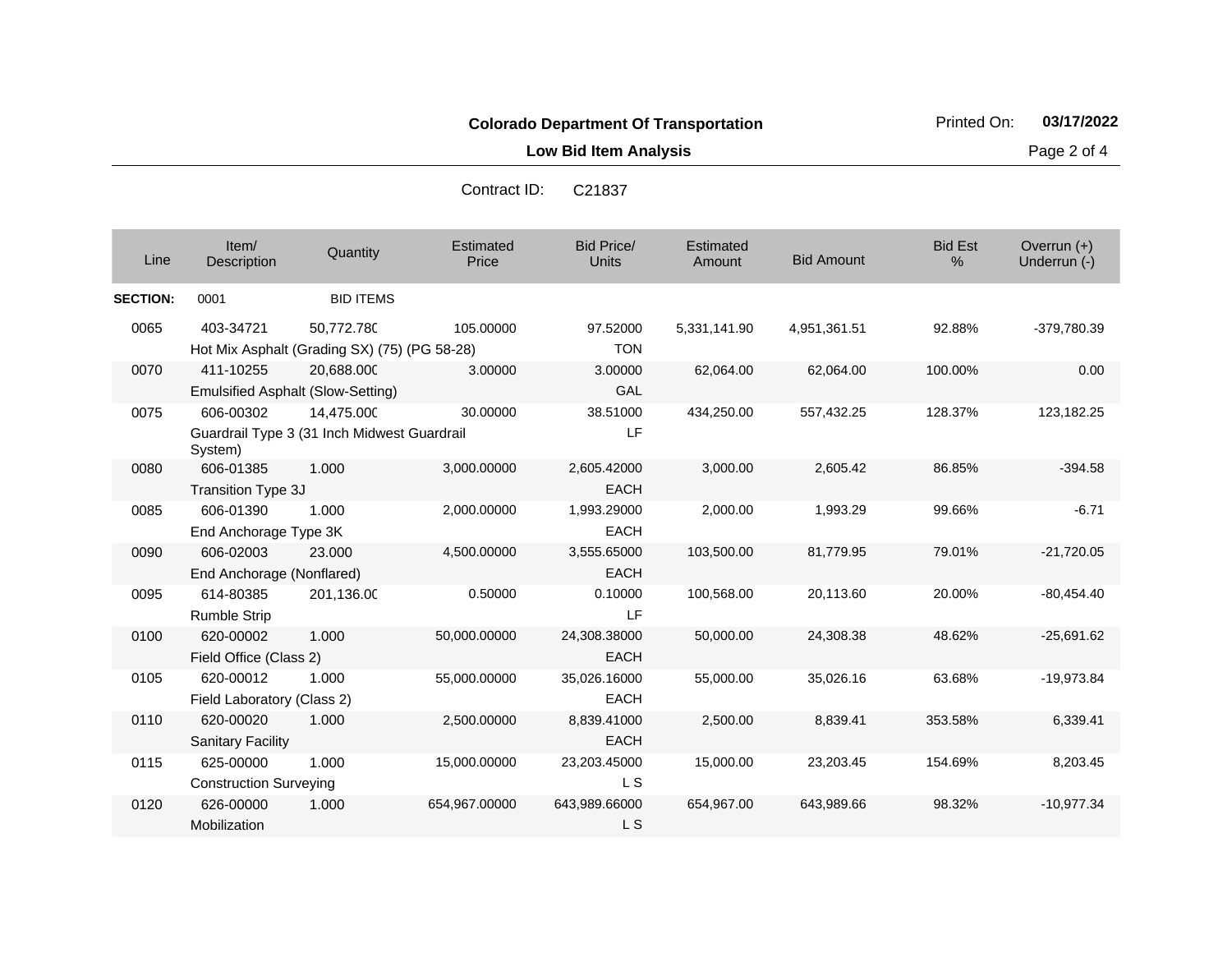**Low Bid Item Analysis Page 3 of 4** 

| C <sub>21837</sub> | Contract ID: |
|--------------------|--------------|
|                    |              |

| Line            | Item/<br>Description                              | Quantity                                            | <b>Estimated</b><br>Price | <b>Bid Price/</b><br><b>Units</b> | Estimated<br>Amount | <b>Bid Amount</b> | <b>Bid Est</b><br>$\%$ | Overrun $(+)$<br>Underrun (-) |
|-----------------|---------------------------------------------------|-----------------------------------------------------|---------------------------|-----------------------------------|---------------------|-------------------|------------------------|-------------------------------|
| <b>SECTION:</b> | 0001                                              | <b>BID ITEMS</b>                                    |                           |                                   |                     |                   |                        |                               |
| 0125            | 627-00008                                         | 1,343.000<br>Modified Epoxy Pavement Marking        | 100.00000                 | 116.02000<br>GAL                  | 134,300.00          | 155,814.86        | 116.02%                | 21,514.86                     |
| 0130            | 627-00013                                         | 2,500.000<br>Pavement Marking Paint (High Build)    | 60.00000                  | 55.25000<br>GAL                   | 150,000.00          | 138,125.00        | 92.08%                 | $-11,875.00$                  |
| 0135            | 627-30405<br>(Word-Symbol)                        | 451.000<br>Preformed Thermoplastic Pavement Marking | 30.00000                  | 22.10000<br><b>SF</b>             | 13,530.00           | 9,967.10          | 73.67%                 | $-3,562.90$                   |
| 0140            | 630-00000<br>Flagging                             | 4,500.000                                           | 30.00000                  | 33.15000<br><b>HOUR</b>           | 135,000.00          | 149,175.00        | 110.50%                | 14,175.00                     |
| 0145            | 630-00007<br><b>Traffic Control Inspection</b>    | 70.000                                              | 300.00000                 | 165.74000<br><b>DAY</b>           | 21,000.00           | 11,601.80         | 55.25%                 | $-9,398.20$                   |
| 0150            | 630-00012<br><b>Traffic Control Management</b>    | 100.000                                             | 1,000.00000               | 994.43000<br><b>DAY</b>           | 100,000.00          | 99,443.00         | 99.44%                 | $-557.00$                     |
| 0155            | 630-80001<br>Flashing Beacon (Portable)           | 13.000                                              | 1,000.00000               | 1,104.93000<br><b>EACH</b>        | 13,000.00           | 14,364.09         | 110.49%                | 1,364.09                      |
| 0160            | 630-80335                                         | 4.000<br>Barricade (Type 3 M-A) (Temporary)         | 200.00000                 | 276.23000<br><b>EACH</b>          | 800.00              | 1,104.92          | 138.12%                | 304.92                        |
| 0165            | 630-80341                                         | 89,000<br>Construction Traffic Sign (Panel Size A)  | 40.00000                  | 55.25000<br><b>EACH</b>           | 3,560.00            | 4,917.25          | 138.13%                | 1,357.25                      |
| 0170            | 630-80348<br><b>Construction Information Sign</b> | 6.000                                               | 300.00000                 | 66.30000<br><b>EACH</b>           | 1,800.00            | 397.80            | 22.10%                 | $-1,402.20$                   |
| 0175            | 630-80355<br>Portable Message Sign Panel          | 3.000                                               | 4,000.00000               | 6,298.08000<br><b>EACH</b>        | 12,000.00           | 18,894.24         | 157.45%                | 6,894.24                      |